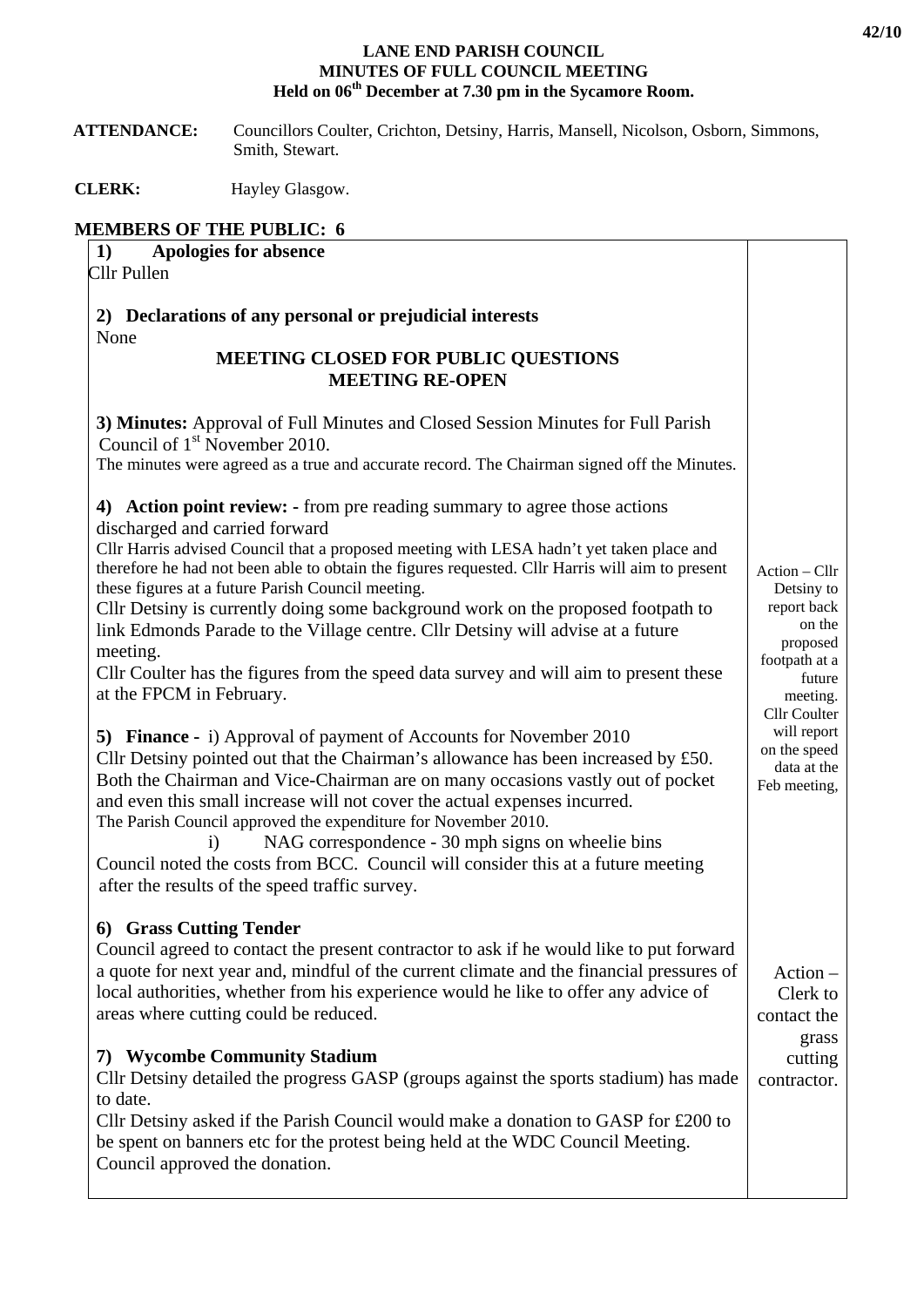| i) Report of Meeting held in October 2010<br>8) MCCC -<br>Cllr Coulter provided a brief report of the draft MCCC Minutes from 12 <sup>th</sup> October.<br>The draft minutes will not be formally approved until the next MCCC meeting.<br>CCB Bid to Heritage Lottery Fund<br>$\rm ii)$<br>The Chilterns Conservation Board is putting forward a bid for funding to the Heritage<br>Lottery Fund. As with all bids, the Heritage Lottery Fund will be looking for matched<br>funding. The Parish Council could assist with matched funding by using funds which<br>are allocated for Moorend Common. The heritage lottery fund would need a letter of<br>support and the figure needed would be in the region of £1000 - £1500 matched<br>funding a year for 3 years.<br>This would benefit the Parish Council as they would then receive extra monies<br>towards Moorend Common.<br>The Parish Council agreed in principle to the proposed matched funding. | 43/10 |  |
|---------------------------------------------------------------------------------------------------------------------------------------------------------------------------------------------------------------------------------------------------------------------------------------------------------------------------------------------------------------------------------------------------------------------------------------------------------------------------------------------------------------------------------------------------------------------------------------------------------------------------------------------------------------------------------------------------------------------------------------------------------------------------------------------------------------------------------------------------------------------------------------------------------------------------------------------------------------|-------|--|
| 9) Clerk's report: including Correspondence and Reports received<br>The Clerk detailed the report.                                                                                                                                                                                                                                                                                                                                                                                                                                                                                                                                                                                                                                                                                                                                                                                                                                                            |       |  |
| 10) Invitations to Meetings and Reports received: To confirm attendees $\&$<br>agreement on Consultations received<br>Cllr Mansell requested several reports.<br>Cllr Coulter received a letter from Ashill Development's which was passed to all<br>Councillors.                                                                                                                                                                                                                                                                                                                                                                                                                                                                                                                                                                                                                                                                                             |       |  |
| 11) Matters raised by Councillors<br>Cllr Smith asked Councillors to consider alternating the Parish Council meetings<br>between the Village Hall and the LEYCC. It was noted that the Village Hall had been<br>booked for 2011 but that this could however be considered in the future.<br>Cllr Smith also informed Council of the outcome of Christmas in the Village and<br>expressed thanks to all three groups for participating.<br>Cllr Coulter explained that he and Cllr Nicolson had met on 30/11/10 with Malcolm<br>Blanksby and Ted Collins regarding the Wycombe Airpark JCC. The meeting<br>covered the grounds and reasons why LEPC had withdrawn from the JCC meetings.<br>Cllr Coulter has requested further information relating to the constitution and the<br>minutes of the last three JCC meetings. Cllr Coulter will give a full report at the<br>January meeting.                                                                     |       |  |
| 12) Planning: To consider new applications and receive Wycombe District<br><b>Council Decisions and Appeals</b>                                                                                                                                                                                                                                                                                                                                                                                                                                                                                                                                                                                                                                                                                                                                                                                                                                               |       |  |
| <b>New Applications</b><br>10/07591/CTREE - 2 Little Oxford Cottages, Cadmore End - Fell 1 Cherry tree to<br>front.<br>Should be referred to the tree specialist.<br>10/07522/FUL - Colliers Corner, The Flat & Top Floor Flat, Moor Common -<br>Construction of two storey extension to main house, new front door with canopy and<br>new canopy to existing front door, new external staircase to side and replacement<br>windows.<br>No objection                                                                                                                                                                                                                                                                                                                                                                                                                                                                                                          |       |  |
| 10/07526/FUL - 6 Beech Avenue, Lane End - Householder application for<br>construction of rear conservatory.<br>No objection<br>10/07463/FUL - Chequers Manor & Chequers Lodge, Chequers Lane, Cadmore<br>End - Householder application for construction of single storey extensions to<br>Chequers Manor and Chequers Lodge (retrospective).                                                                                                                                                                                                                                                                                                                                                                                                                                                                                                                                                                                                                  |       |  |